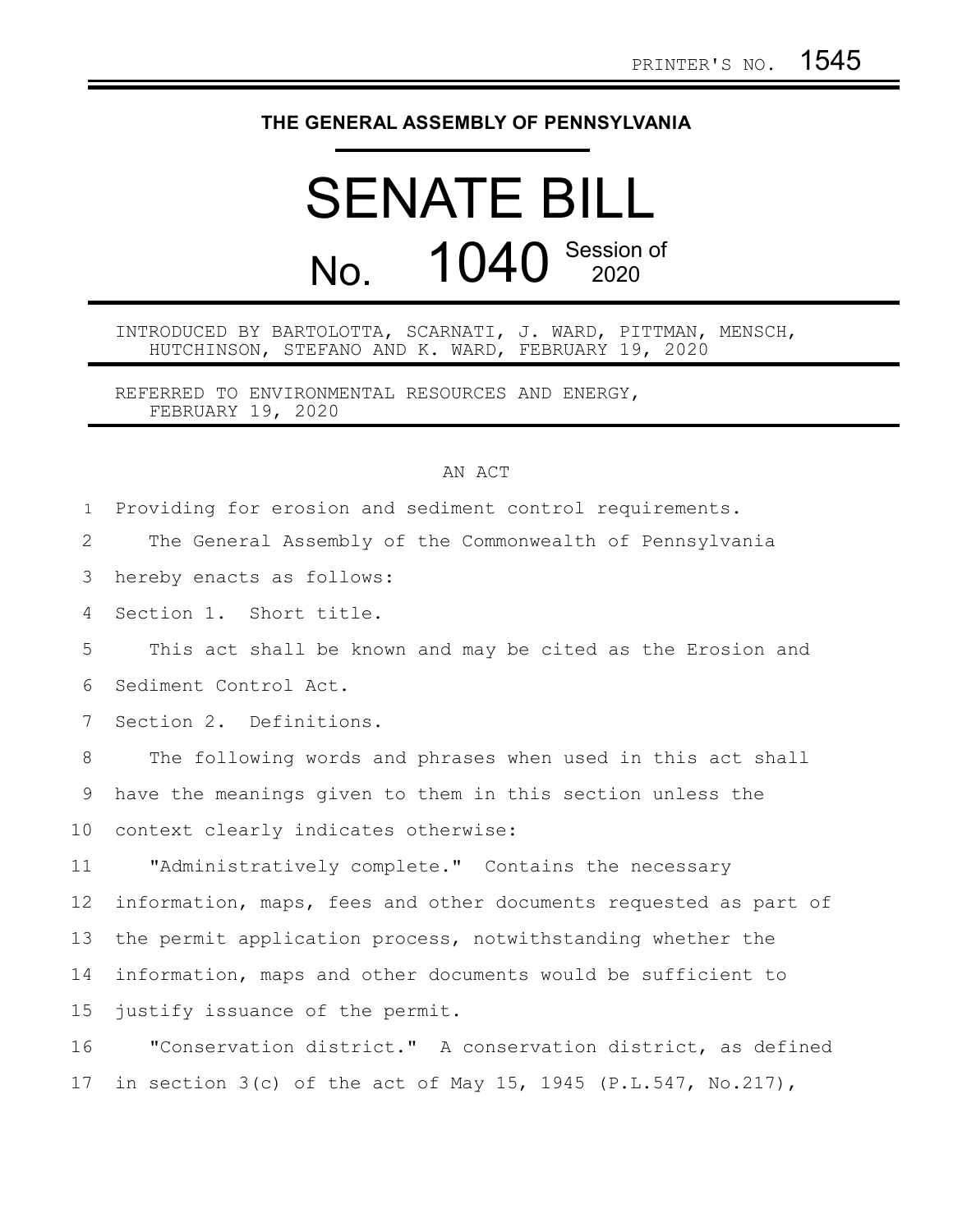known as the Conservation District Law, which has a delegation agreement executed with the department to administer and enforce all or a portion of the requirements under 25 Pa. Code Ch. 102 (relating to erosion and sediment control). 1 2 3 4

"Department." The Department of Environmental Protection of the Commonwealth. 5 6

"Earth disturbance." A construction activity or other human activity which disturbs the surface of the land. 7 8

"Expedited application." An application for a permit which is signed and sealed by a licensed professional. 9 10

"Licensed professional." A professional engineer, landscape architect, geologist or land surveyor licensed to practice in this Commonwealth. 11 12 13

"Oil and gas activities." Activities associated with oil and gas exploration, production, gathering, processing, treatment operations or transmission facilities. 14 15 16

"Permit." An erosion and sediment control permit required under this act. 17 18

Section 3. Erosion and sediment control permits. 19

(a) Permit requirement.--A person seeking to commence a project involving oil and gas activities that will cause five acres or more of earth disturbance at one time shall submit an application and obtain an erosion and sediment control permit from the department or a conservation district before commencing the project. 20 21 22 23 24 25

(b) Review and issuance of permit.--The following apply: (1) The department or conservation district shall complete a review of a permit application within five business days of receipt to determine whether the permit application is administratively complete, including entering 26 27 28 29 30

20200SB1040PN1545 - 2 -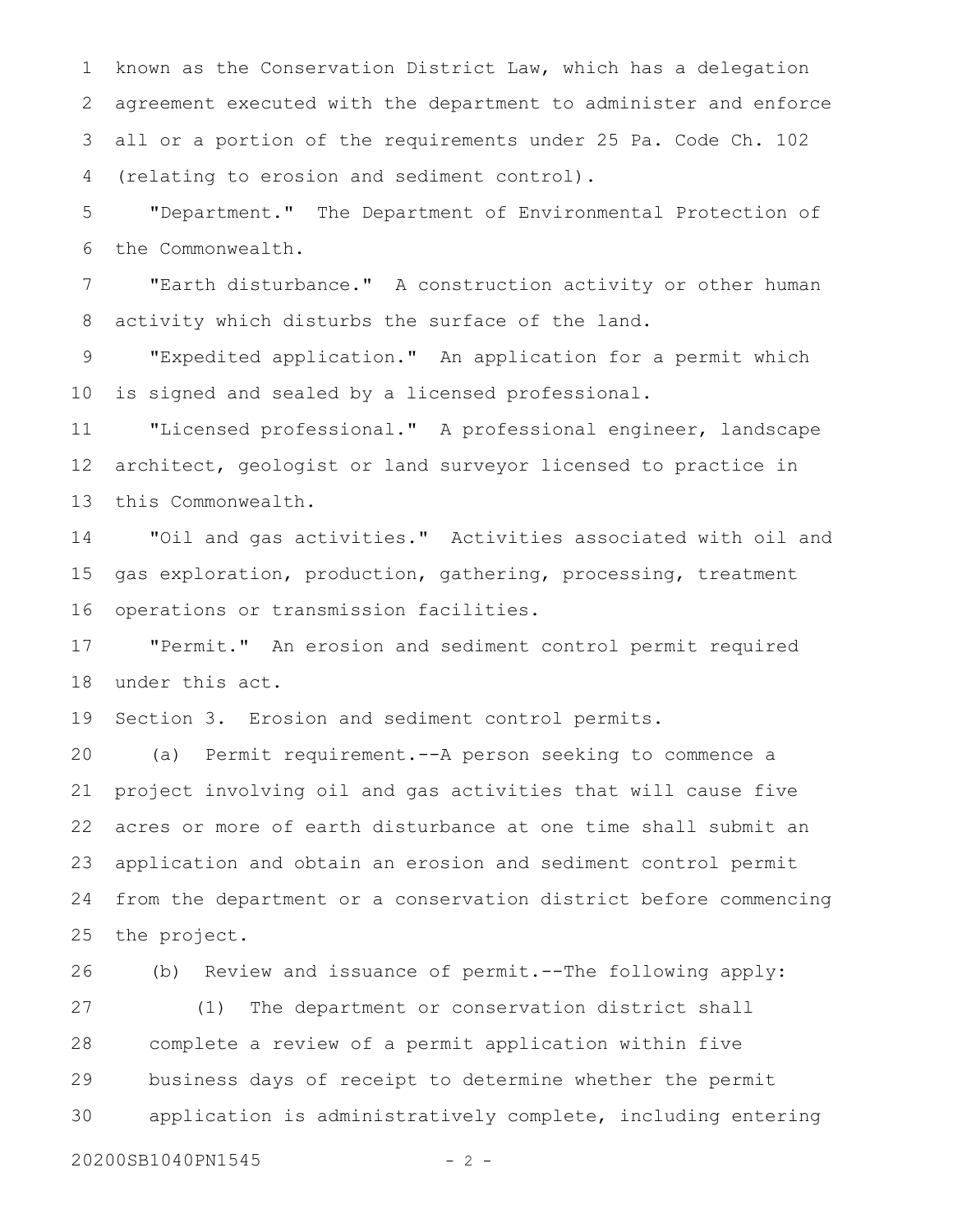receipt of the application into the department's publicly accessible online permit tracking system. If a permit application is determined to be incomplete, the applicant shall be notified in writing within five business days. The notification shall specify the deficiency of the permit application. 1 2 3 4 5 6

(2) If a permit application complies with 25 Pa. Code Ch. 102 (relating to erosion and sediment control) and is complete as determined by the department or a conservation district, the department or conservation district shall issue a permit to the applicant within 43 business days of determining that the application is administratively complete or within 14 business days of determining that the application is administratively complete in the case of an expedited application. 7 8 9 10 11 12 13 14 15

(3) If the department determines that the permit application is technically deficient in that it does not comply with 25 Pa. Code Ch. 102, notification to the applicant shall specify each provision with which the application does not comply. Nothing under this paragraph shall be construed to extend the permit review time periods under paragraph (2). 16 17 18 19 20 21 22

(4) The department shall create and implement an expedited permit process for an application which is signed and sealed by a licensed professional. An expedited permit may be utilized for all projects except the following: 23 24 25 26

(i) Projects in a watershed designated as high quality or exceptional value under 25 Pa. Code Ch. 93 (relating to water quality standards). 27 28 29

(ii) Projects located entirely in or on a 30

20200SB1040PN1545 - 3 -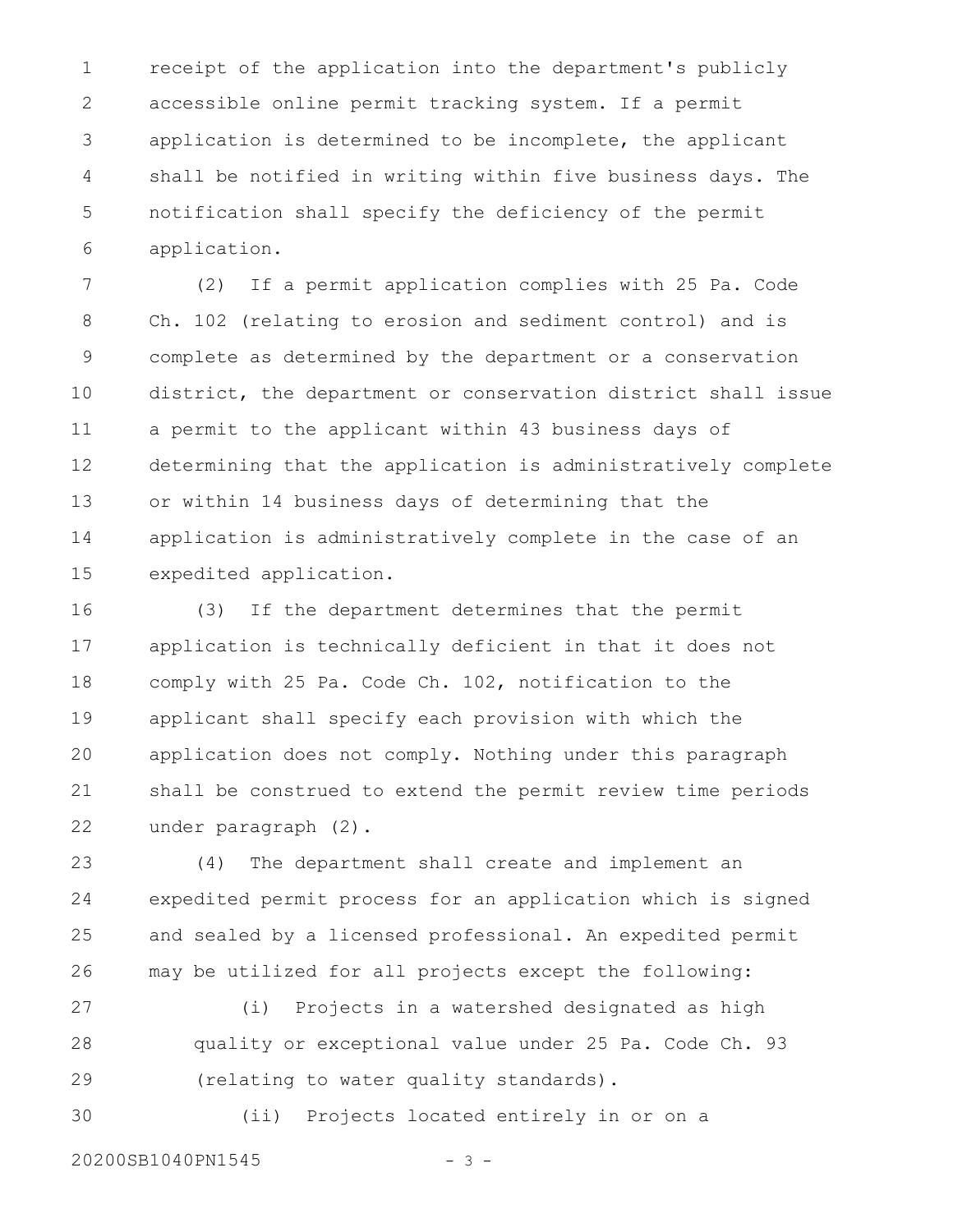floodplain. 1

(iii) Projects on lands that are known to be currently contaminated by the release of regulated substances as defined in section 103 of the act of May 19, 1995 (P.L.4, No.2), known as the Land Recycling and Environmental Remediation Standards Act. 2 3 4 5 6

7

(iv) Transmission projects.

(5) If a permit application is denied, the department or conservation district shall notify the applicant in writing within five business days of denying the permit application. The notification shall specify the justification for denying the permit application, including citing the relevant law or regulation of this Commonwealth which is not sufficiently addressed in the permit. 8 9 10 11 12 13 14

Section 4. Compliance with laws of this Commonwealth. The department or a conservation district shall utilize a general permit to implement this act. The general permit shall impose only those terms that are strictly necessary to ensure compliance with the laws of this Commonwealth administered by the department. 15 16 17 18 19 20

Section 5. Fees. 21

A permit application shall be accompanied by a \$500 administrative filing fee, plus an additional \$100 for each disturbed acre. Fees shall be paid to the primary reviewing entity in the event that both the department and a conservation district complete the review. No earlier than three years after the effective date of this section, the Environmental Quality Board may, by regulation, increase the fee to cover the administrative costs of processing the permit applications. Section 6. Quarterly reports. 22 23 24 25 26 27 28 29 30

20200SB1040PN1545 - 4 -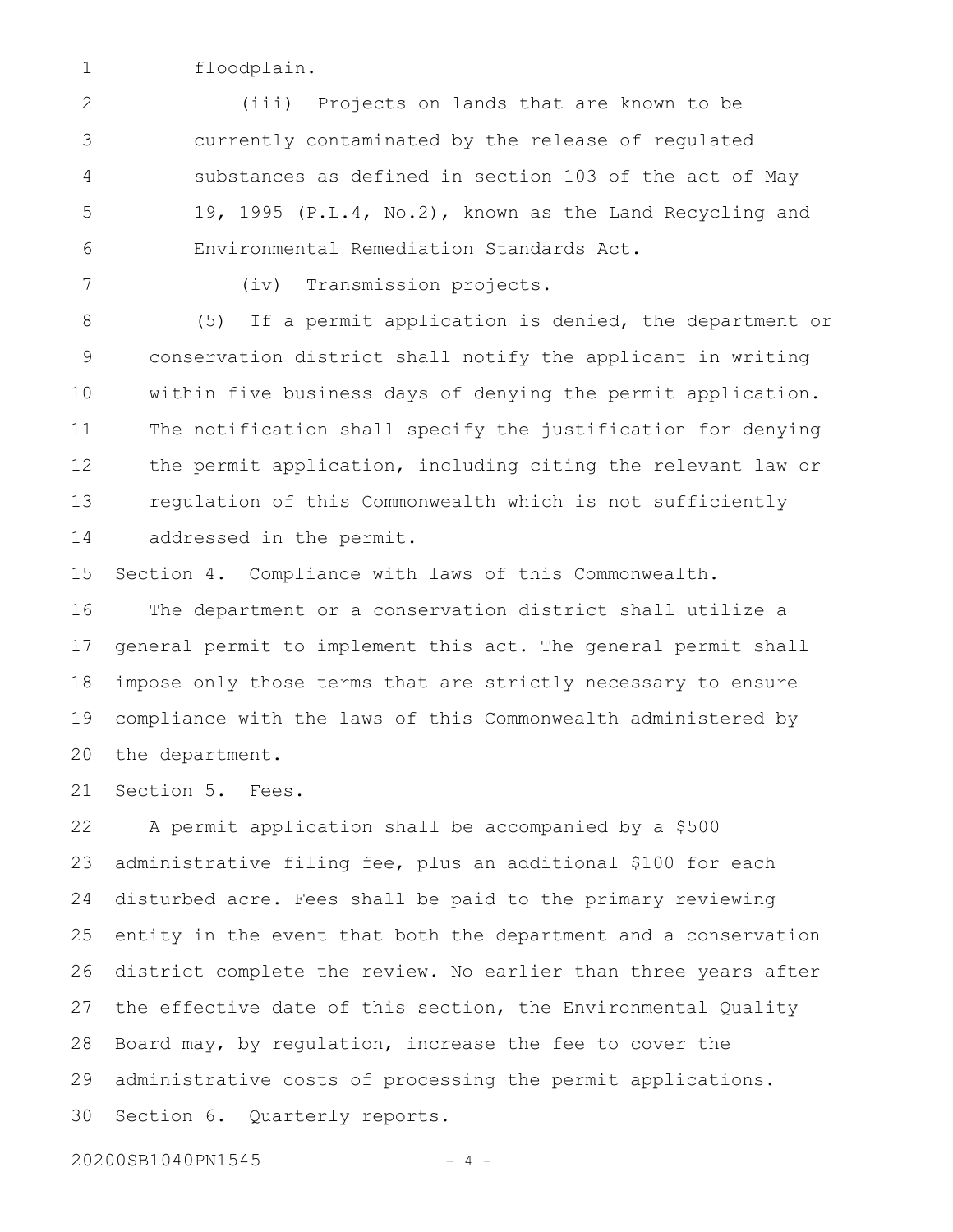(a) Contents.--The department shall submit a quarterly report to the Environmental Resources and Energy Committee of the Senate and the Environmental Resources and Energy Committee of the House of Representatives detailing the department's implementation of this act. The report shall contain the following: 1 2 3 4 5 6

(1) The number of permit applications received in the prior 12 months. 7 8

9

(2) The number of applications approved.

(3) The average time frame from date of submission for administrative review of permit applications, organized by the regional office of the department. 10 11 12

(4) The average time frame from the date of submission for technical review of applications organized by the regional office of the department. 13 14 15

(5) The number of permit application reviewers on staff in the department, organized by regional office of the department. 16 17 18

(6) The average workload of each permit application reviewer, which shall be organized by the regional office of the department. 19 20 21

(7) Primary reasons for administrative or technical deficiencies or permit application denials, including the citations to the relevant laws or regulations of this Commonwealth which were not sufficiently addressed in each application, which shall be organized by the regional office of the department. 22 23 24 25 26 27

(8) The number of licensed professionals sanctioned by the department due to the submission of routinely deficient expedited applications and the primary reasons for the 28 29 30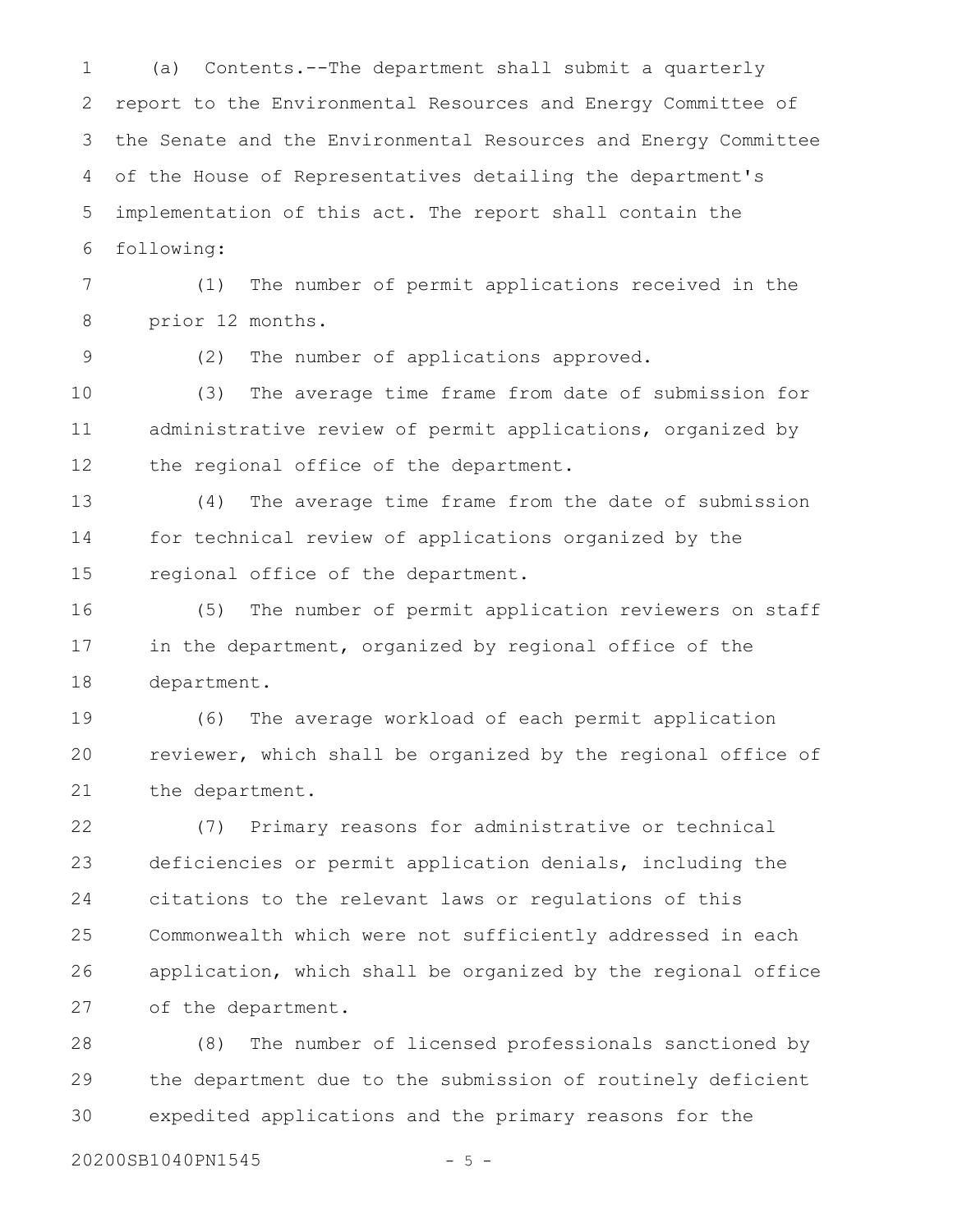sanctions. 1

(9) Details, including dates and locations, of professional trainings administered or sponsored by the department related to the permit requirements imposed under this act. 2 3 4 5

(10) Other relevant information as determined by the department. 6 7

(b) Submission.--The initial quarterly report shall be submitted within 60 days of the effective date of this subsection. Subsequent quarterly reports shall be submitted no later than 30 days after the last day of the preceding quarter. Section 7. Annual evaluation. 8 9 10 11 12

The department shall annually commission an evaluation of the erosion and sediment control permit review process. The evaluation shall be conducted by a qualified, third-party entity knowledgeable in the department's permitting application process. The evaluation shall, at a minimum, examine and include the following: 13 14 15 16 17 18

(1) Consistency in application review time frames and criteria among the department's regional offices, including among conservation districts. 19 20 21

(2) Adherence by department and conservation district permit review staff to established permit review protocols. 22 23

(3) Sufficiency of available professional trainings for department and conservation district permit review staff and the regulated community. 24 25 26

(4) Recommendations on increasing the effectiveness, consistency and predictability of the permit review process. Section 8. Construction. 27 28 29

Nothing in this act shall be construed to exempt a person 20200SB1040PN1545 - 6 -30